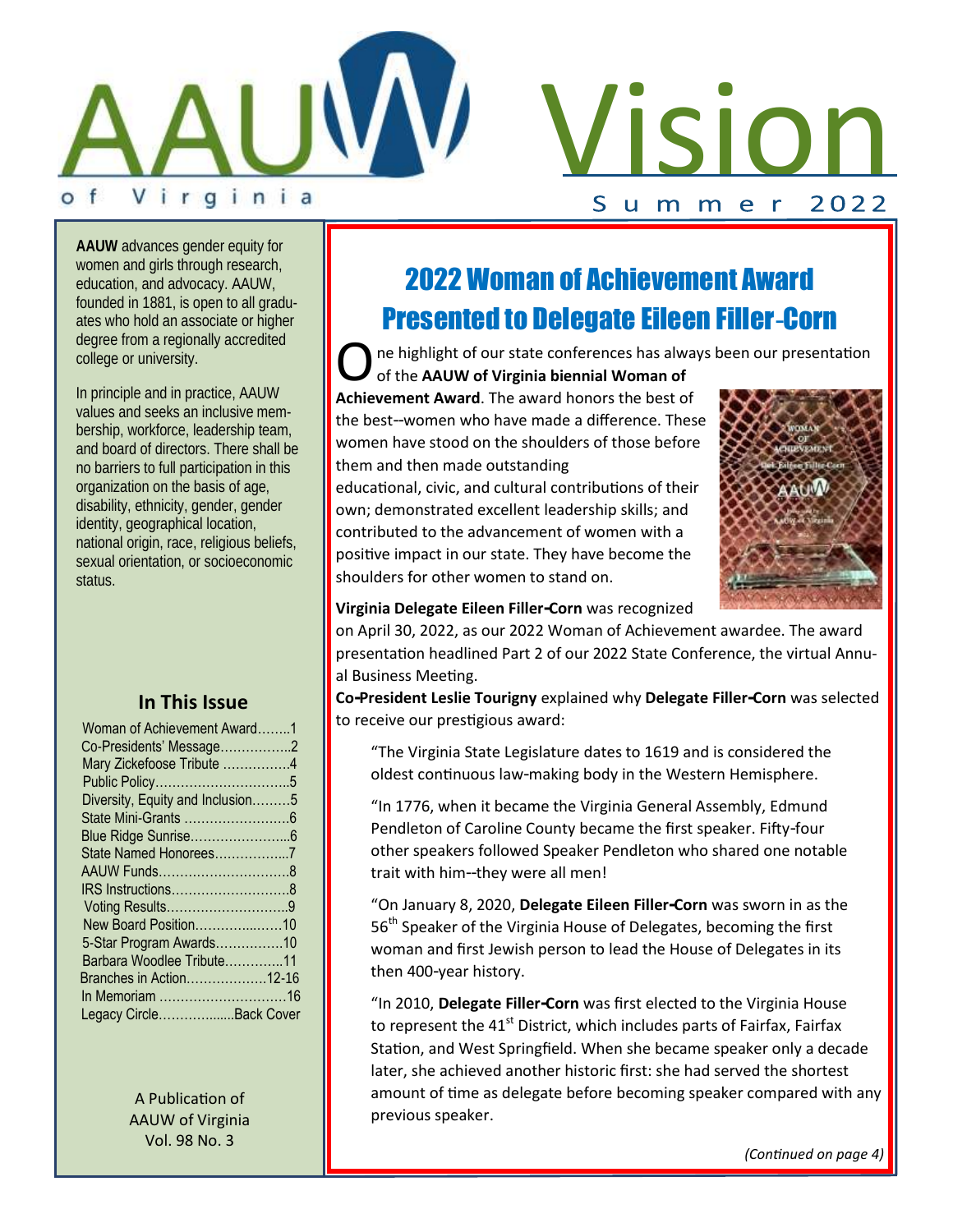#### AAUW of Virginia Elected Officers

- **Co-Presidents** Suzanne Rothwell Leslie Tourigny
- **Vice President for Program** Nadine James
- **Vice President for Membership and Branch Development** Cheryl Spohnholtz
- **Vice President for Finance** Marsha Melkonian
- **Co-Vice Presidents for Public Policy** Susan Burk Denise Murden
- **Vice President for Communications** Patsy Quick
- **Recording Secretary** Sherry Warren

**[https://aauw-va.aauw.net/](https://aauw-va.aauw.net/contact-us/) [contact-us/](https://aauw-va.aauw.net/contact-us/) <http://aauw-va.aauw.net/>**

#### **VIRGINIA VISION Copy Editor:**

Mary Anne Graham

**Layout Editor:** Bianca Daugherty



**O**n July 1, 2020, we teamed up for a two-year term as co-presidents of AAUW-VA.<br>Leslie had already served one term when **Suzanne** joined her. Back in the fall of 2019, when we decided to run for election as co-presidents, n July 1, 2020, we teamed up for a two-year term as co-presidents of AAUW-VA. **Leslie** had already served one term when **Suzanne** joined her. Back in the fall of the world — had no idea what we were in for beginning five months later. **Governor Ralph Northam** declared an emergency in the Commonwealth of Virginia because of covid-19 just three and a half months before we took office as a team. **George Floyd, Jr.**  was murdered in Minneapolis  $-$  a heinous act of racial injustice  $-$  37 days before we took office. Those were dark days that left us deeply concerned about the future of the world, our country, and AAUW.

Here we are, over two years later, and proud of how AAUW-VA has fared as an organization. Thank you for placing your trust in us to lead. We are honored to have worked with the extraordinarily talented, resourceful, and determined members of the state board, as well as members in our 24 branches throughout the Commonwealth. Together, we learned a lot, accomplished a lot, and not only survived but also thrived because of the special efforts of our state members to overcome the challenges of the times.

As we reflect on the last two years, here are some of the accomplishments that stand out:

- In 2020-2021, **AAUW of Virginia was the first state to achieve all five stars in AAUW's Five-Star National Recognition Program**; four branches also achieved five stars. Eight branches received from one to four stars. All totaled, the state and branches earned a total of 46 stars. Kudos to the Virginia Beach Branch for becoming the first five-star-winning Virginia branch for 2021-2022. More kudos to the Reston-Herndon Area and McLean Area Branches who also earned five stars.
- We embraced **Zoom** as a communication medium, and in doing so, were able to continue state and branch activities during the height of the pandemic -- and beyond. Our first venture was a **virtual annual business meeting in 2020** (converted from an in-person event in only three weeks). This was followed several months later by a **virtual summer leadership meeting,** and in 2021, by a **three-day virtual conference**, including the **annual business meeting**. This experience has resulted in a new normal going forward—a hybrid model which features in-person events when the

*(Continued on page 3)*

#### District Representatives

Sara Anderson

Sandy Lawrence

Sylvia Rogers Tammie Mullins-Rice

**Northern Northwest Southeast Southwest** Anita Aymer

**Page 2** *Virginia Vision* **Summer 2022**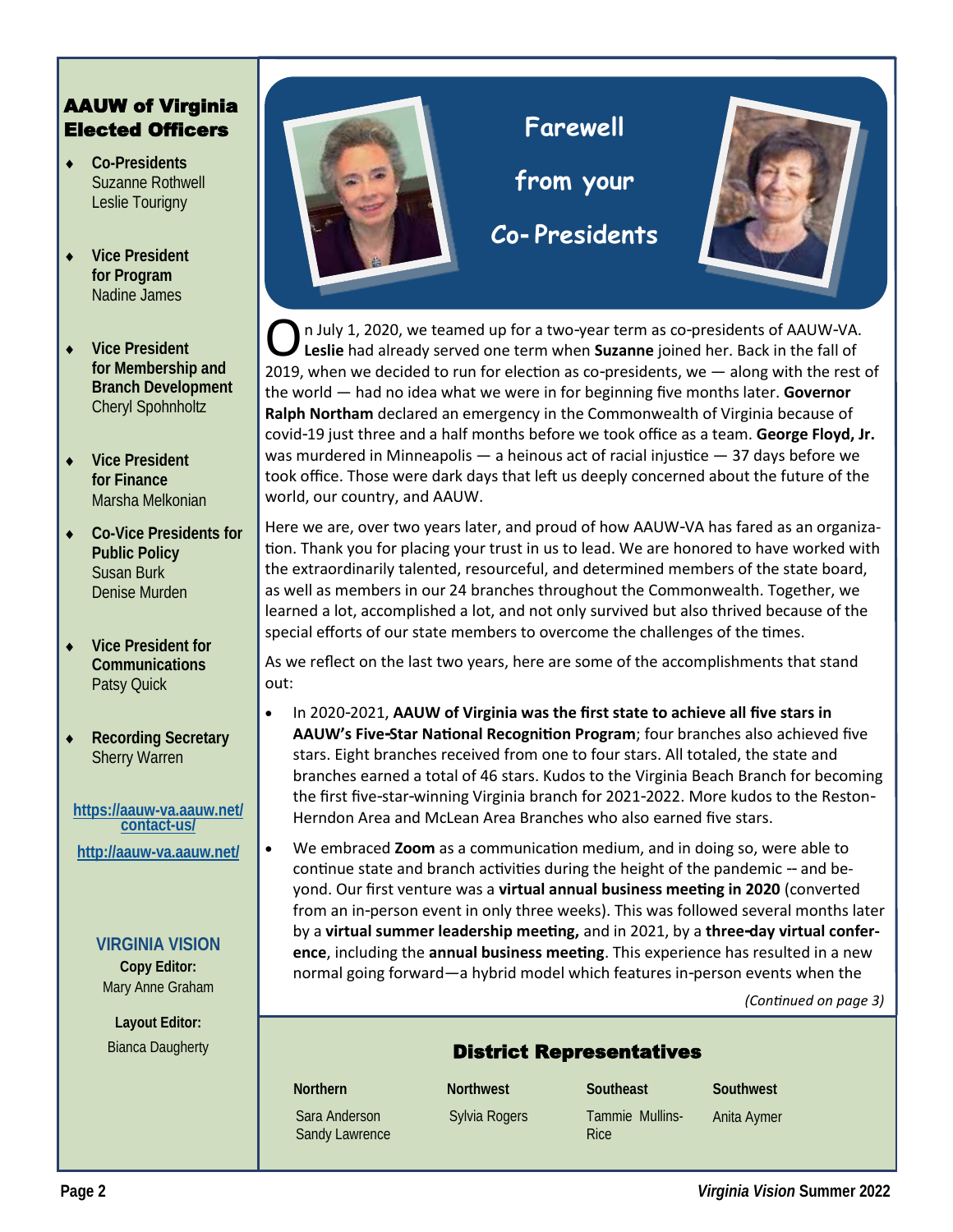#### *(Continued from page 2)*

situation permits and uses technology to bring us closer together when we are far apart. Our **2022 state conference** was held in two parts. **Part 1 was in-person in Harrisonburg, and Part 2 was a virtual annual business meeting**. Zoom also allowed members to attend wonderful programs presented by our state board, district representatives, and many branches without venturing outside of their homes—or changing out of pajamas. Thus, through Zoom, we and our sister state board members have had more opportunities to speak to and meet members from around the state than we did before the pandemic.

- **Diversity, Equity, and Inclusion (DEI)** have become an integral part of all we do as AAUW-VA. **Cyndi Shanahan** is finishing her term as DEI chair, building a solid foundation as we go forward. She established a committee of branch representatives, assumed a *de facto* DEI leadership role among AAUW state affiliates, and was selected as a member of the AAUW Inclusion and Equity Committee. Our membership amended our bylaws to elevate the DEI position from a chair to a vice president on the state board and elected the first AAUW-VA co-vice presidents for DEI (see page 9).
- AAUW-VA is in its third year of a successful relationship with the **Frank Batten School for Leadership and Public Policy** at the University of Virginia. Board member **Sylvia Rogers** has enabled the success of this project by mentoring one graduate student per year who focuses her capstone research project, required for earning a Master of Public Policy degree, on a topic of importance to AAUW.
- AAUW-VA presented our prestigious, biennial **Woman of Achievement awards in 2020 to Virginia Senator Janet Howell and scientist Ana Luisa Tio Humphrey and in 2022 to Virginia Delegate**

**Eileen Filler-Corn,** the state's first woman Speaker of the House of Delegates in its over 400-year history.

- For every \$500 AAUW-VA donated to AAUW Funds during 2020 and 2021, we were able to recognize one member as a **State Named Honoree**—an individual who furthered the AAUW mission in the state beyond just her branch or community. On behalf of AAUW-VA, **AAUW Funds Chair Caroline Pickens** presented awards for 2020 to **Marion Stillson** (Reston-Herndon Area); **Patricia (Trish) Wallace** (Greater Richmond); and **Neola Waller** (Virginia Beach). For 2021 the honorees were **Nancy Joyner** (Springfield-Annandale); **Caroline Martin** (Suffolk); **Jane Newell**  (Greater Richmond); and **Kitty Richardson** (Falls Church Area), in memoriam.
- Even though the pandemic disrupted learning at colleges and universities, **AAUW-VA College/University Chair Barbara Woodlee**, former president of Kennebec Valley Community College (see page 11), established a committee of branch representatives, initiated the development of a state brochure for membership, and reestablished AAUW relationships with several colleges and universities.
- Even with the pandemic curtailing in-person contacts with elected officials and other advocacy efforts, **Co-Vice Presidents for Public Policy Denise Murden and Susan Burk** advanced our efforts to a new zenith by creatively and extensively using virtual meetings, collaborations, coalitions, and preparation and distribution of detailed reports and factsheets on legislation and our public policy priorities.

Once again, thank you for the honor of serving as your AAUW-VA co-presidents. We are excited to welcome all new officers to the board (see pages 9-10) and extend our appreciation to outgoing board members for their service to the women, girls, and their families of the Commonwealth of Virginia.

> *Suzanne Rothwell and Leslie Tourigny Co-Presidents*



*AAUW of Virginia board members* 

*congratulate* 

*Leslie and Suzanne*

*on a job well done! What an awesome team!*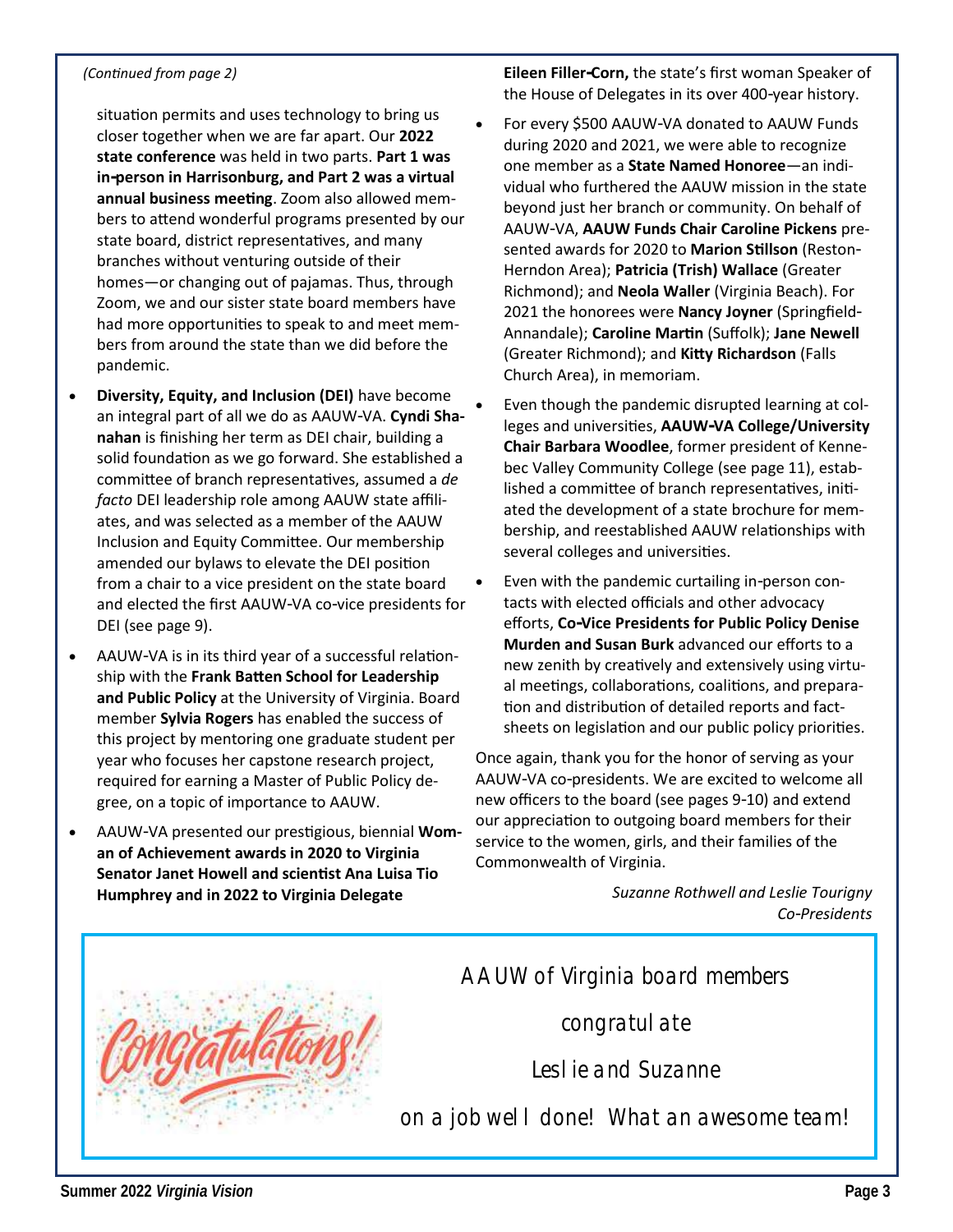#### *(Continued from page 1) Woman of Achievement Award*

"Madam Speaker's legacy reflects an admirable record of accomplishment of policies and laws championing many of AAUW's public policy priorities. This is even more laudable given the fact that two months after she became speaker every aspect of our lives was upended by the pandemic.

"Here is just a small sampling of accomplishments:

- She selected a leadership team of committee chairs that reflected racial, gender, and geographic diversity.
- Virginia ratified the Equal Rights Amendment; passed a Virginia version of the Voting Rights Act; instituted no-excuse-required early voting; carved offensive language out of the state legal code; overhauled the criminal justice system to reduce disproportionate impact on minorities; incrementally raised the minimum wage; passed a pay transparency law prohibiting employers from retaliating against employees who discuss their salary with other employees; established a STEM Education Advisory Board; and provided paid sick leave to home health workers.

"**Delegate Filler-Corn's** dedication to public service began before her election to the Virginia House of Delegates. She was an original organizer of the Million Mom March; served as director of intergovernmental affairs for Senators Mark Warner and Tim Kaine when each was governor of Virginia; and is a graduate of Ithaca College with a BA in

Politics and the American University Washington College of Law with a Juris Doctor degree."

Following the award presentation, **Delegate Filler-Corn**  expressed how honored she was to receive our award, discussed her career of public service, and answered some questions posed by members. Later, she posted her further gratitude on Facebook:



*Leslie Tourigny Co-President*



**Mary Lou Zickefoose – 75-Year AAUW Member!**

**Mary Lou Zickefoose** has been a 75-year member of AAUW and is currently a Winchester Branch member. Branch Membership VP **Sherry Lloyd** learned from interviewing her recently that she joined AAUW in 1946 after graduating from West Virginia Wesleyan College and teaching in Buckhannon, WV. When she joined, AAUW's focus was on local affairs rather than the status of world affairs as it is today because of improved communications and better technology. A meeting on the musical, "Showboat," was held on **Senator Harry Byrd's**  lawn with records for music and pictures of the boat and the performers. **Mary Lou** urges branch members to attend meetings and become friends with members.

Virginia also includes several 60-year members. **Kudos to you as well as Mary Lou!**

*Mary Anne Graham Vision Copy Editor*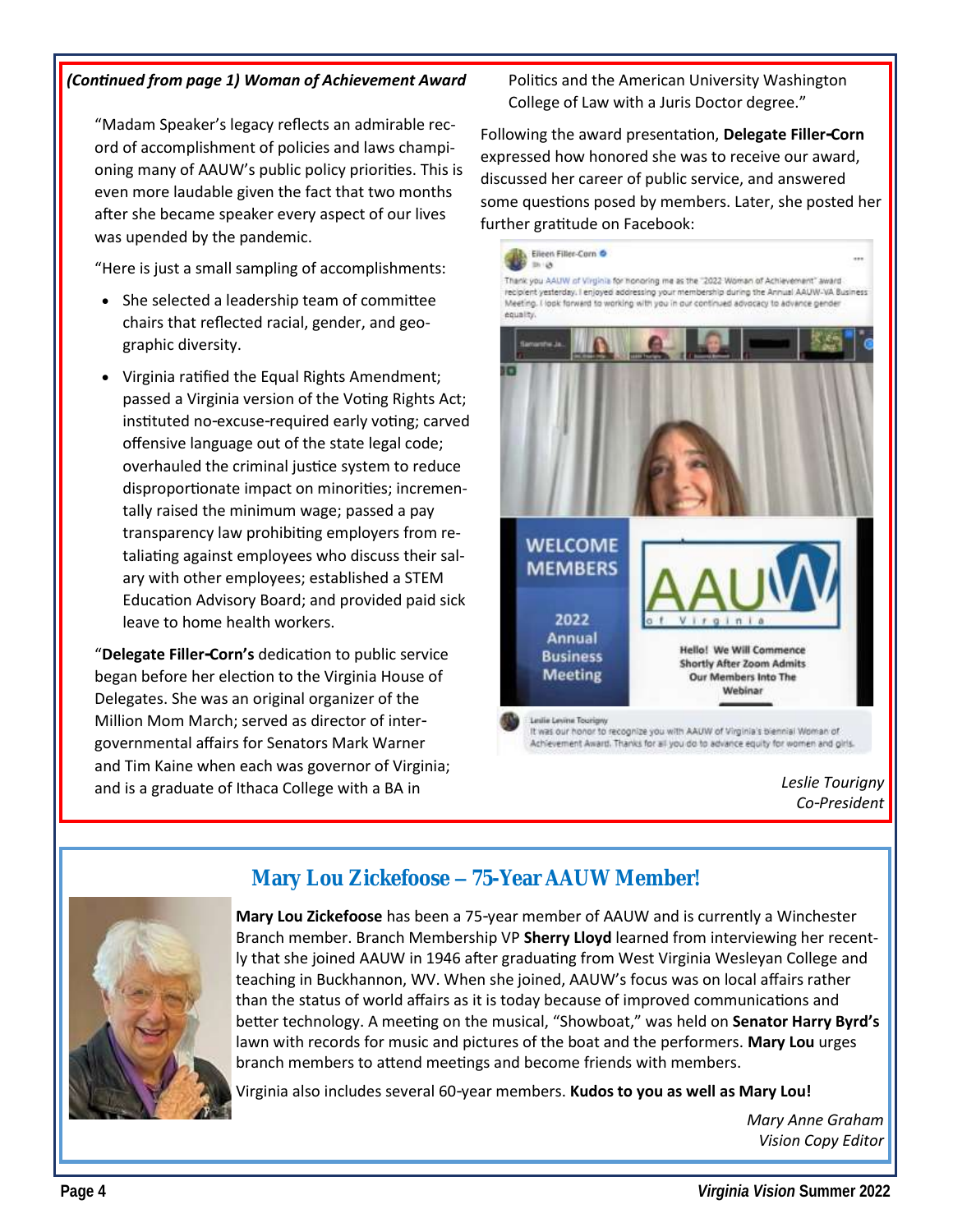W hile the divided 2022 Republicans in control of the House and Democrats of the Senate, presented challenges in advancing AAUW's legislative agenda, we, with our coalition friends, were successful in making our voices heard. Paid sick days and pay equity legislation did not advance; but both the House and Senate voted to make paid family and

medical leave a class of private insurance (SB15/HB1156), a step towards furthering understanding of the need for this economic support for all. Unfortunately, legislation to establish a Virginia constitutional amendment on voting rights did not pass in the House, which restarts the amendment process. AAUW-VA was successful in its vocal opposition to Governor Youngkin's advocacy for a legislative push to divert education funding to vouchers, educational savings accounts, tax credits, and charter schools. Our op-ed that emphasized AAUW-VA's longstanding support for adequate and equitable publicschool funding appeared in the February 20, 2022, issues of *The Virginian-Pilot* and *Daily Press*. At press time, public school funding is still being decided, but we do know that all legislative efforts to divert it were defeated. Thanks to our members who showed up for our Zoom meetings and made their voices heard through emails

### **Public Policy**



and phone calls to their state and federal legislators on these and other issues.

We are now looking ahead to the important mid-term elections on November 8, when voters in Virginia's new U.S. Congressional Districts elect their federal representatives. Now is the time to find out whether your District has changed by typing in your ad-

dress at [https://www.vpap.org/redistricting/.](https://www.vpap.org/redistricting/) You can also see what changes are in store for the Virginia Senate and House elections in 2023. On October 1, legislation passed in 2020 will go into effect that allows same-day voter registration up to and including Election Day. That's one less excuse not to exercise your right to vote. We will begin our Get-Out-the Vote postcard efforts in early summer, so branches are encouraged to plan for how they will participate and set a goal for how many they will write. Most importantly, make sure your registration is up to date. Begin encouraging your family, friends, and acquaintances to register to vote and get familiar with the candidates. Equity for women and girls depends on our votes!

> *Susan Burk/Denise Murden Co-Vice Presidents for Public Policy*

## **Diversity, Equity and Inclusion**

D id you enjoy the presentations at the 2022 state<br>conference that focused on diversity, equity, and<br>inclusion as much as I did? What dynamic speakers we id you enjoy the presentations at the 2022 state conference that focused on diversity, equity, and had on this critical subject!

I am confident that our branches are making strides to better understand the concepts of diversity, equity, and inclusion. My confidence stems from the wonderful online meetings that members have been invited to, as well as discussions I have had with many of you. I have appreciated hearing your thoughts on the importance of our work in this area of study, and how much you want to, and are taking, action.

I look forward to seeing how many Virginia branches are meeting the DEI objectives represented in the Five-Star program this year. Based on the programming and plans implemented by each branch I feel sure that many

branches will qualify for these program components.

Please remember how important it is to encourage those groups who are marginalized through our voting process to vote in these important upcoming elections.

There are many ways that you can do that, including discussions with your community members and sending postcards with encouragement.

I hope you are proud of the work that AAUW of Virginia is doing within the DEI program. This work results in our continued ability to sew the fabric of our community into a closer and more empathetic place to be.

#### *Cyndi Shanahan Diversity, Equity and Inclusion Chair*

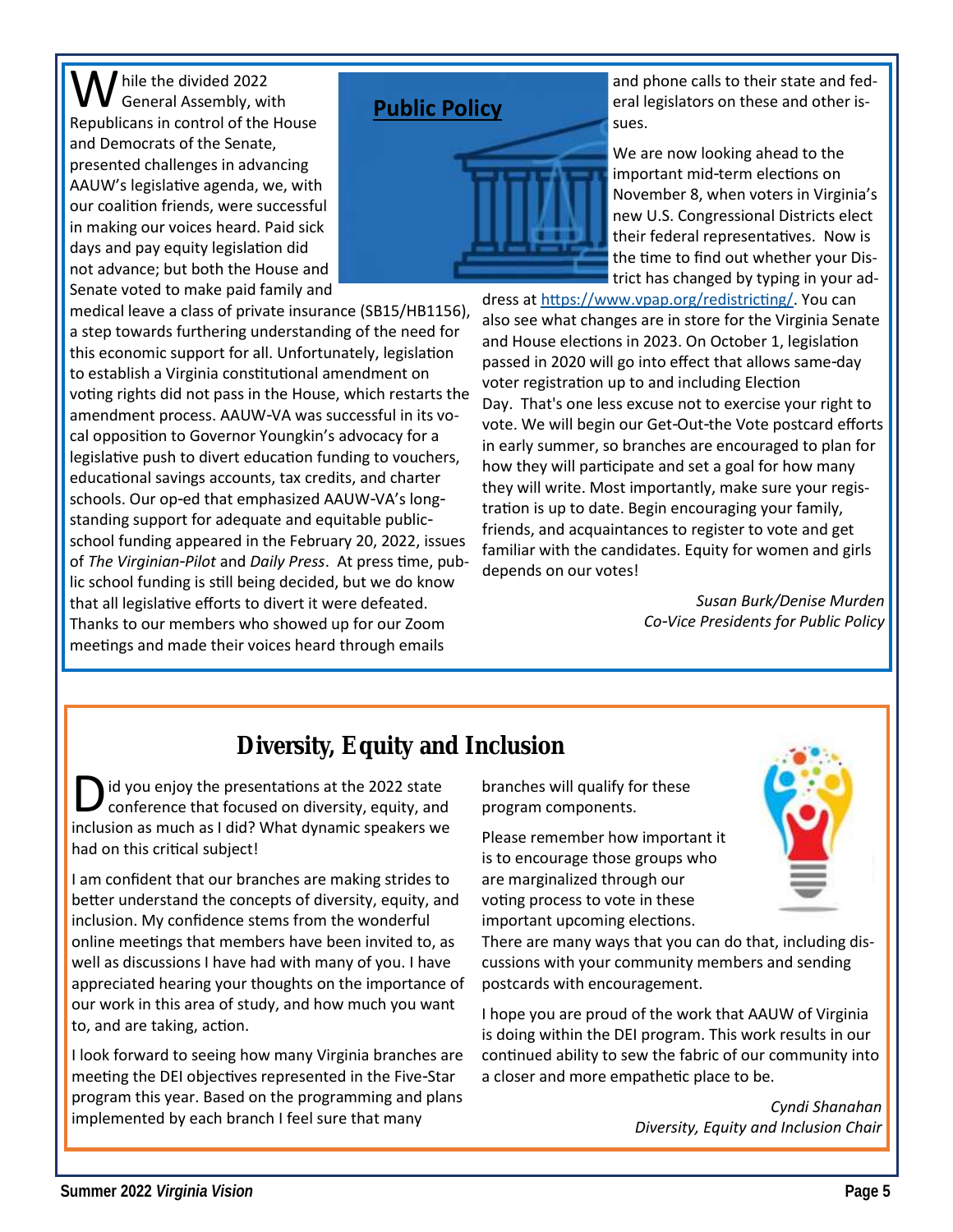## **AAUW-VA Mini-Grants – 2022-23**

**AAUW-VA's Mini-Grant program** supports both innovative and tried-and-true projects aligned with our public policy priorities throughout the Commonwealth. This past year seven branches received mini-grant awards for a variety of activities. (These projects were described in the Winter-Spring 2022 *Vision*.) **The state board has approved \$2,000 for public policy mini-grants again for 2022-23.** Branches interested in applying for a public policy mini-grant must complete and apply online, [https://aauw-va.aauw.net.](https://aauw-va.aauw.net) Click on "Mini-Grants." If multiple branches are collaborating on an activity, only one application needs to be submitted. **Applications will be due no later than September 15, 2022**, so that decisions on mini-grant awards can be announced by the end of September and you can get started with your projects. Innovative, creative projects will be given preferential consideration. **Congratulations to Alexandria, Reston-Herndon Area, Smith Mountain, Springfield-Annandale, Woodbridge and Greater Manassas, and Wytheville for submitting exciting and impactful project proposals for 2021-22.** 

> *Susan Burk/Denise Murden Co-Vice Presidents for Public Policy*

## **It's in the Cards!**

**Heddie Sumner's "Blue Ridge Sunrise"** photo was chosen as a winner this year for the AAUW notecards. She has been a loyal member of AAUW for almost 40 years! She is a University of Virginia graduate in nursing and has had a productive and successful career as a registered nurse. She entered the University of Virginia in the fall of 1971, only the second year that UVA allowed women to enroll. She graduated in 1975. Heddie relocated to Michigan with her husband in 1977 and raised three children. She joined AAUW where she served in numerous leadership capacities. Her career spanned several decades during which time she worked with a non-profit, Senior Services, where she was the Director of Education and Resource Development. Her focus was on successful aging,



but also dementia care and caregivers, and she ran a student co-op program providing education in senior care, aging, and dementia. In her retirement, she is still doing webinars on dementia.

Heddie moved to Roanoke Valley in 2012 for retirement and has been an active member of the Roanoke Valley Branch, serving as membership chair and president. She has been actively contacting local colleges to promote the National Conference for College Women Student Leaders (NCCWSL).

Her photography interests started in her middle school years, and she has been known to carry her camera wherever she goes. The "Blue Ridge Sunrise" photo was taken from her front porch. What a lovely way to start the day! *Anita Aymer* 

*Southwest District Representative*

### **SAVE THIS DATE!!!**

Join AAUW of Virginia districts for a virtual all-district meeting on

October 22, 10:00 a.m. — 12:00 p.m.,

featuring AAUW CEO Gloria L. Blackwell.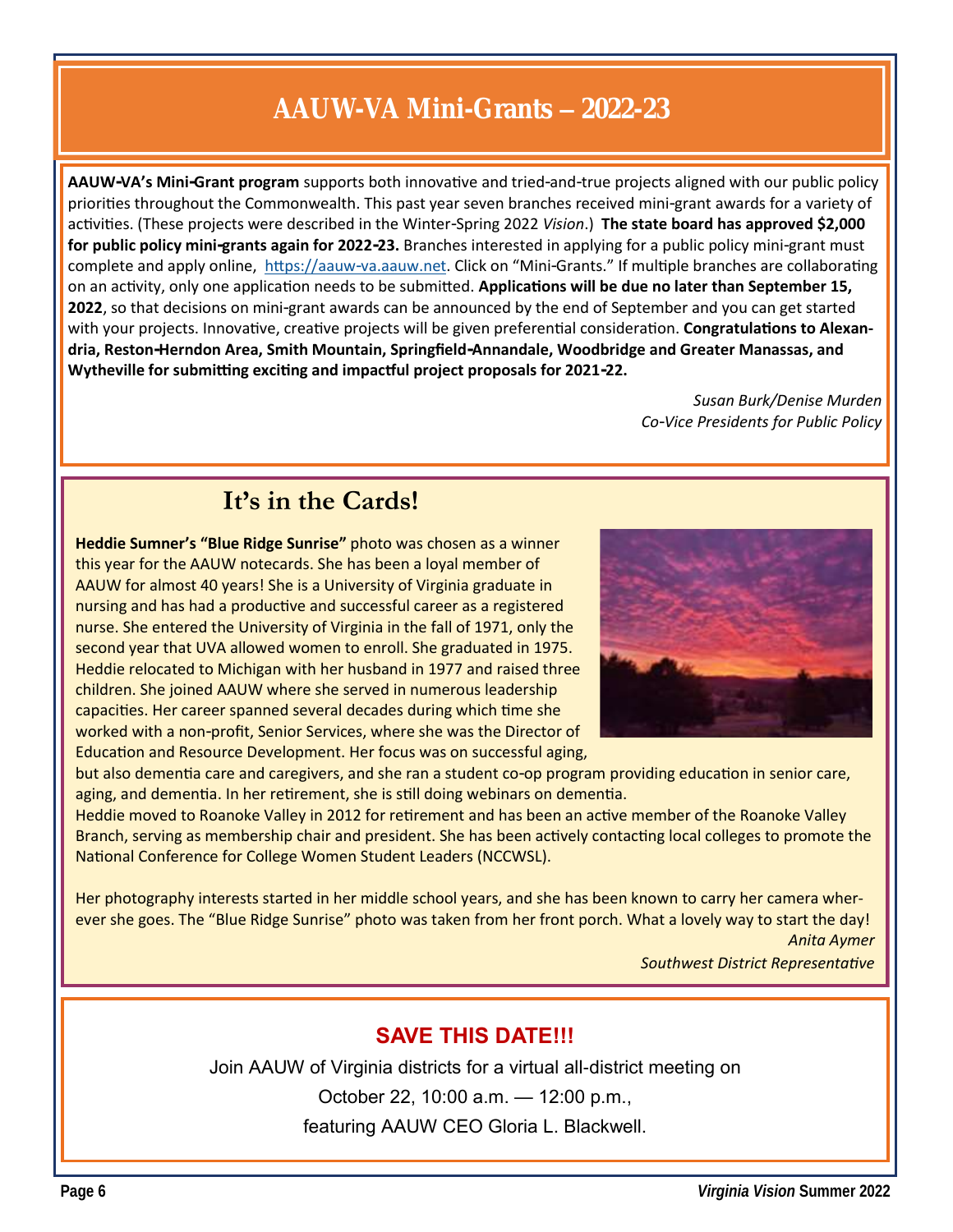## **Congratulations to Our 2022 AAUW of Virginia State Named Honorees**

In 2020, your state board created a special honor for those in Virginia whose actions have had a broad impact on furthering AAUW of Virginia's mission and priorities in Virginia and who provided exceptional service to the state beyond the branch or local community. The committee sought nominations from branches and past and current state board members.

From the nominations received, four outstanding recipients were selected as the 2022 State Named Honorees. The names were kept secret and were revealed at the 2022 state conference and honored also at the annual business meeting. The 2022 State Named Honorees are Nancy Joyner, Caroline Martin, Jane Newell, and Kitty Richardson (in memoriam).

**Nancy Joyner** (Springfield-Annandale Branch) has served AAUW at the branch, state, and national levels in many distinct positions. At the national level, she was appointed in 1973 to the AAUW Program Development Committee, followed by Area Representative for International Relations. In 1977, she was elected to the national AAUW Board of Directors as first vice president and became heavily involved in the effort to ratify the ERA amendment. An important achievement was recognizing, along with two other national board members, that AAUW needed to provide financial support to women at universities who were fighting in court against discrimination in academic positions and promotions. Their efforts resulted in the creation in 1981 of the Legal Advocacy Fund (LAF). In Virginia, Nancy served as state president from 2004 to 2008 and later Northern District co-representative.

**Caroline Martin** (Suffolk Branch) is honored for her commitment and time to STEM education in Virginia, working first to establish a STEAM academy (science, technology, engineering, and applied mathematics). With strong bipartisan support from the General Assembly, in 2010, Caroline and a friend established a STEAM Academy for 9<sup>th</sup>-12<sup>th</sup> graders throughout Virginia. When plans for the building fell through, Caroline and her team were not deterred. In 2012, they organized free summer camps. By 2016, about 450 6<sup>th</sup>-8<sup>th</sup> graders were coming to camp, supported by corporate grants and \$400,000 in grants from the General Assembly. Caroline's far-sightedness of the importance of STEM education laid the groundwork for the Governor's STEM Academies and Virginia's STEM Education Committee.

**Jane Newell** (Greater Richmond Branch) is honored for the contribution of her time and financial expertise that was so important to the success of the ERA campaign in Virginia. As treasurer for VARatifyERA, the premier coalition working to get ERA ratified in Virginia, Jane provided expert, meticulous financial records. For two years her work covered donations, sales, expenses, funding of postcards, receptions, a state bus tour to campuses, and even an ice cream truck "I Scream for Equality." Jane also served on the steering committee, representing AAUW of Virginia to the many other organizations making up the coalition. AAUW of Virginia benefitted earlier from Jane's expertise when AAUW changed to One Member/One Vote in 2011. Jane stepped up to create and supervise the system for the first two years.

**Kitty Richardson (in memoriam)** (Falls Church Area Branch) Very few members have been as committed to AAUW's ideals, priorities, and women's rights as Kitty. She was a regular participant in state Lobby Day and a past state board public policy chair. She is remembered most, though, for her strong commitment of time and effort to women's health and reproductive rights, women's economic security, equal pay, voting rights, ERA, and Title IX. Kitty was part of the leadership team for AAUW's Lobby Corps, meeting every Thursday Congress was in session. She lobbied, trained new Lobby Corps members, and led. She was also a driving force in George Mason University becoming an AAUW College/University Partner and often attended events there like Equal Pay Day so she could talk with students about AAUW. Whenever and wherever she could, Kitty gave herself to AAUW. She left us too early, but her legacy of activism for AAUW's priorities lives on.

*State Named Honorees Committee (Caroline Pickens, chair, state AAUW Funds chair; Leslie Tourigny, state co-president; Sherry Warren, state board secretary; Deborah Dodd, Springfield-Annandale Branch; and Laura Wimmer, Greater Richmond Branch)*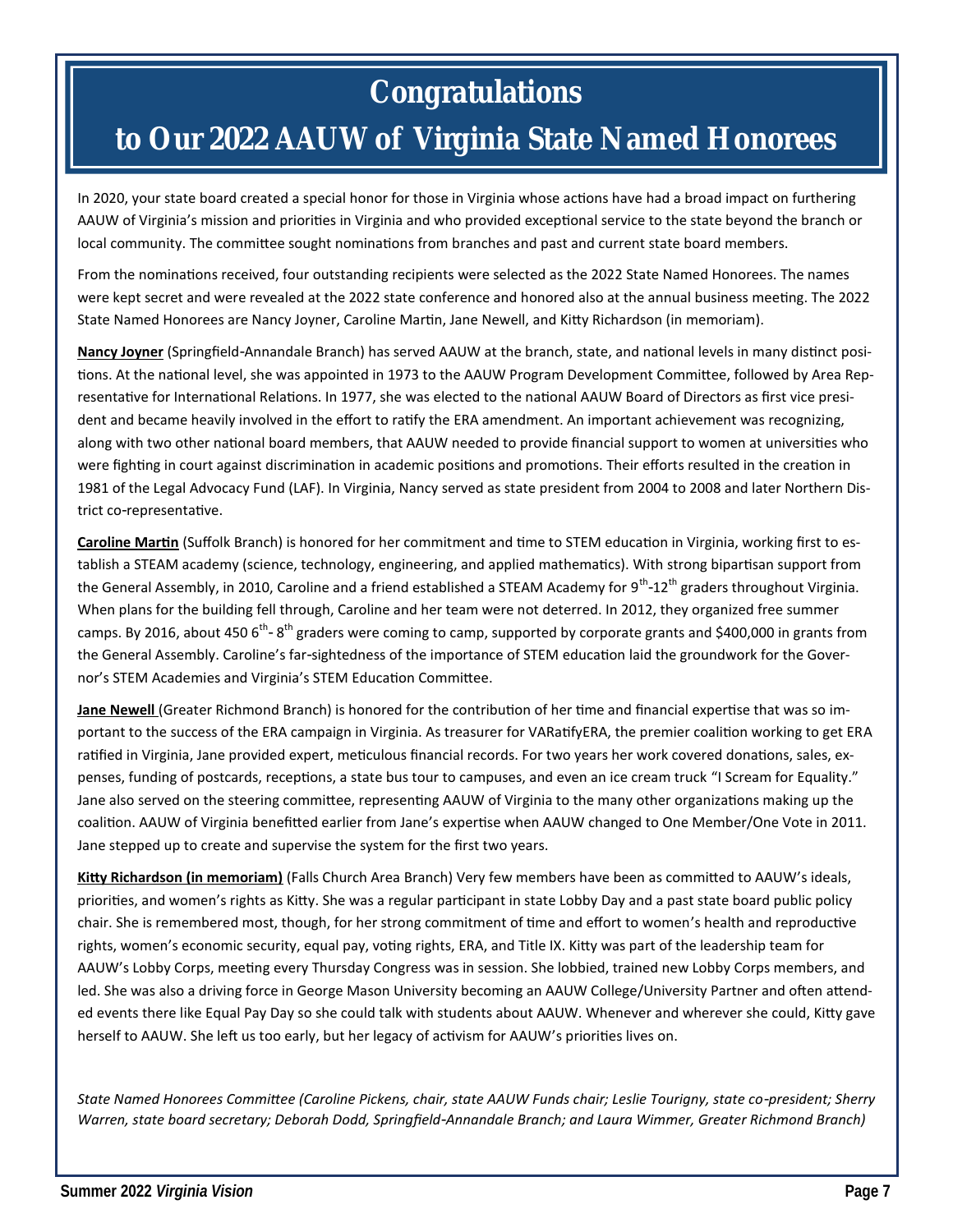## **Success Despite It All!**

2021 was not a wonderful year again to be raising money for AAUW Funds, but despite it, branches did come through and contributed **\$67,972.23.** A huge thank you to all of you!

There was even a silver lining. Seven branches contributed more in 2021 than 2020, so kudos to **Arlington, Greater Manassas, Greater Richmond, Hampton, McLean Area, Newport News, and Roanoke Valley.** Nine branches and their members contributed **100%** to the AAUW Greatest Needs Fund, and another eight branches contributed more than 90%. That is 17 of Virginia's 24 branches, which is terrific support for the Fund that is most helpful for AAUW. The Top 10 Branches in contributions were **McLean Area** (\$16,121), **Roanoke Valley** (\$5,209), **Arlington** (\$4,853), **Mt. Vernon** (\$4,031), **Vienna Area** (\$3,942), **Greater Richmond** (\$3,938), **Virginia Beach** (\$3,230), **Springfield-Annandale**  (\$3,051), **Reston-Herndon Area** (\$2,831), and **Falls Church Area** (\$2,554).

The covid-19 virus is continuing to impact fundraisers for 2022, but we can continue the successful fundraising we did last year and surpass it. Branches and members are clever, imaginative, and determined enough to upscale current fundraisers or create alternative ones to support AAUW Funds and girls' and women's education and equity. Keep up the fundraising, everyone—and let's see if we can surpass that \$67,972.23 in 2022!

> *Caroline Pickens AAUW Funds Chair*

## **Instructions to Submit IRS Form 990-N Information to AAUW**



All branches are required to submit **IRS Form 990-N** information to AAUW through the Community Hub by October 15, 2022. Branches that have gross receipts of \$50,000 or more are also required to submit **Form 990-N** directly to the IRS by November 15, 2022. To submit the Form 990-N information through AAUW's Community Hub, the branch presi-

dent or vice president for finance or membership should:

• Login to your SNAPSHOT > go to the MY AFFILIATIONS tab on the left > click the blue button next to your branch name > choose TAX INFORMATION > choose ADD NEW TAX DETAILS. This will open the AAUW form for submission of branch information.

Answer three questions:

- (1) Are Gross Receipts less than \$50k?
- (2) Do you want AAUW to file your 990-N?
- (3) Has the business been terminated?
- Add the branch website link.

• Enter the name and address of a branch officer who lives in Virginia and, if possible, in the town or city that is consistent with the branch name.

Click NEXT to see a message that the information has been saved. Click FINISH, which will display a copy of your submission. You should print the page and save it to your computer as a pdf.

Failure of a branch to timely file a **Form 990-N** with the IRS in any year will result in an inquiry by the IRS, with the opportunity to submit the delinquent filing. Failure to file **Form 990-N** for three consecutive years will result in the branch losing its IRS non-profit exemption, although the branch can apply for reinstatement.

Thank you for completing this necessary annual submission to AAUW.

*Suzanne Rothwell Co-President*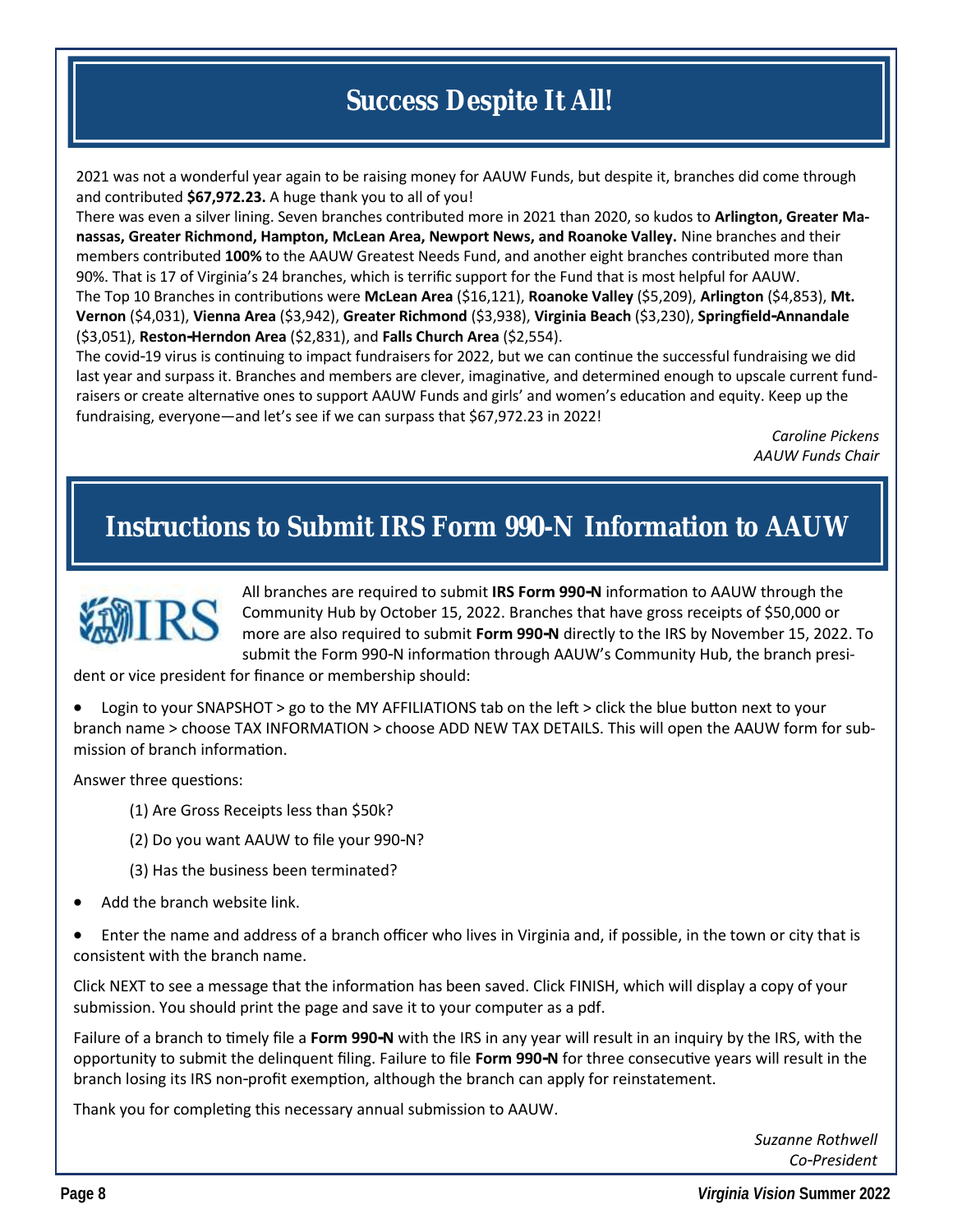## **The Results Are In!**

## **AAUW of Virginia's One Member/One Vote State Election**

T hank you to the 237 AAUW-VA members who voted in the recent **One Member/One Vote State Election**; that is a voting rate of 24%, which exceeds the 7% quorum we needed for the election.

Each candidate was elected with 98% or more of the vote. The AAUW of Virginia 2022-24 officers for the following positions are:

| <b>President</b>                                                  | Lane Stone                              |
|-------------------------------------------------------------------|-----------------------------------------|
| <b>Vice President for Communications</b>                          | <b>Dianne Mero</b>                      |
| <b>Vice President for Program</b>                                 | <b>Nadine James</b>                     |
| <b>Co-Vice Presidents for Public Policy</b>                       | Janine Greenwood and                    |
|                                                                   | <b>Denise Murden</b>                    |
| Co-Vice Presidents for Diversity,<br><b>Equity, and Inclusion</b> | Krysta Jones and<br><b>Meg Tuccillo</b> |

**Congratulations and thank you to these members!! We look forward to working with you in 2022-24.**

Additionally, both the proposed Bylaws Amendment and the proposed 2022-2024 Public Policy Priorities passed with 96% of the vote.

> *Sandy Lawrence Voting and Elections Chair*

## **AAUW National Voting Results**

#### **Election of Directors**

**Peggy Cabaniss, Cheryl Sorokin, Dale Satake**, **and Mary Zupanc** have been elected to serve on the AAUW National Board of Directors.

#### **Bylaws Amendments**

- 97.37% of the membership approved deleting the requirement that the Nominating Committee notify members of open positions and request nominations eight months before the date of the election.
- 97.81% of the membership approved amendments to ballot administration to establish a voting eligibility date that is 60 days before the AAUW annual meeting and require notice of the annual meeting to be sent to members at least 30 days before the annual meeting date. In addition, a new provision was added to clarify that if an adjournment date is announced at an annual or special meeting that is within 120 days of the meeting, notice need not be sent to the membership.

*Suzanne Rothwell Co-President*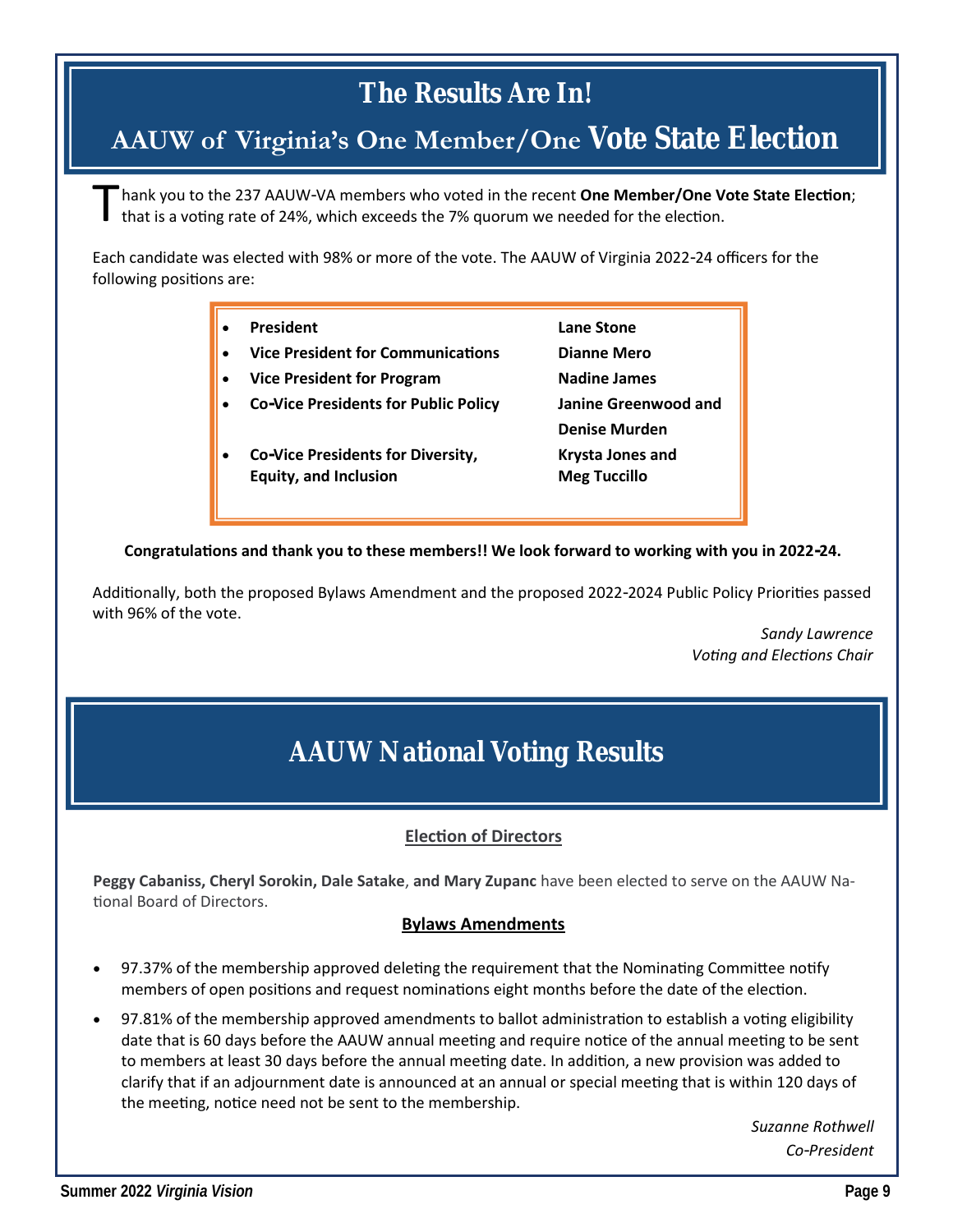## **New State Board Appointed Administrator**



On January 11, 2022, the AAUW-VA Board of Directors approved creation of the new position of Administrator to work with the president in carrying out certain duties assigned to the president. On January 26, 2022, the State Board voted unanimously to appoint Sarita McCoy Gregory of the Hampton Branch as the first AAUW-VA Administrator, effective July 1, 2022. As you can see from reading her bio below, Sarita brings to the board a background of accomplishment. We are excited to welcome Sarita to the board.

**Sarita McCoy Gregory**, Ph.D. joined AAUW in 2019, after relocating to the Hampton Roads area. She currently serves as the public policy chair and webmaster of the Hampton Branch. As public policy chair, Sarita has coordinated several events with the branch program vice president, including a *Promoting Equity Virtual Conversation* series, featuring Jennifer Carroll Foy, Eola Dance, and a book discussion of Isabel Wilkerson's *Caste* with Hampton Branch member Dr. Margaret Bristow.

Sarita has taught at highly selective liberal arts colleges, a large state university, and served

as chair of the Department of Political Science and History at an elite Historically Black College and University (HBCU). In addition, she has written *Experience HBCU!: What Every High School Counselor Should Know About HBCUs.* Also, she is a Senior Advisor creating a Summer Institute for HBCU students at the Georgetown University Center for Security Studies.

Sarita is very active in the Hampton Roads community. She has given a keynote address for the Association for the Study of African American Life and History (ASALH) and the Alpha Phi Alpha Fraternity Voting Rights Forum. She serves on two boards, Giving Black Philanthropy with the Hampton Roads Community Foundation and Smart Beginnings Virginia Peninsula.

Sarita is trained as a political scientist. She is a graduate of Tuskegee University and earned a Ph.D. from the University of Chicago. She was a post-doctoral fellow at Macalester College in Saint Paul, Minnesota, and is a member of Alpha Kappa Alpha Sorority, Inc. Sarita lives in the Hampton Roads area with her husband, Darryl, three children, and fur baby, Nani.

# THE AAUW STAR PROGRAM

#### **Three Virginia Branches Awarded Five Stars!**

A five-star salute and congratulations to our **Virginia Beach Branch** for being the state's first branch to be awarded five stars in the 2021-2022 AAUW Five-Star National Recognition Program. More salutes and congratulations to the **Reston-Herndon Area Branch** and **McLean Area Branch** for also being awarded five stars. I am glad to again see Virginia branches receive national recognition for their activities.

As before, there are five areas of focus: advancement, public policy and research, governance and sustainability, programs, and communications/external relations. Some criteria are different and easier to meet than in the prior program. There is still time to make your branch application by June 30. For more information, go to [Five Star.](https://www.aauw.org/resources/member/initiatives/5-star-program/)

> *Suzanne Rothwell Co-President*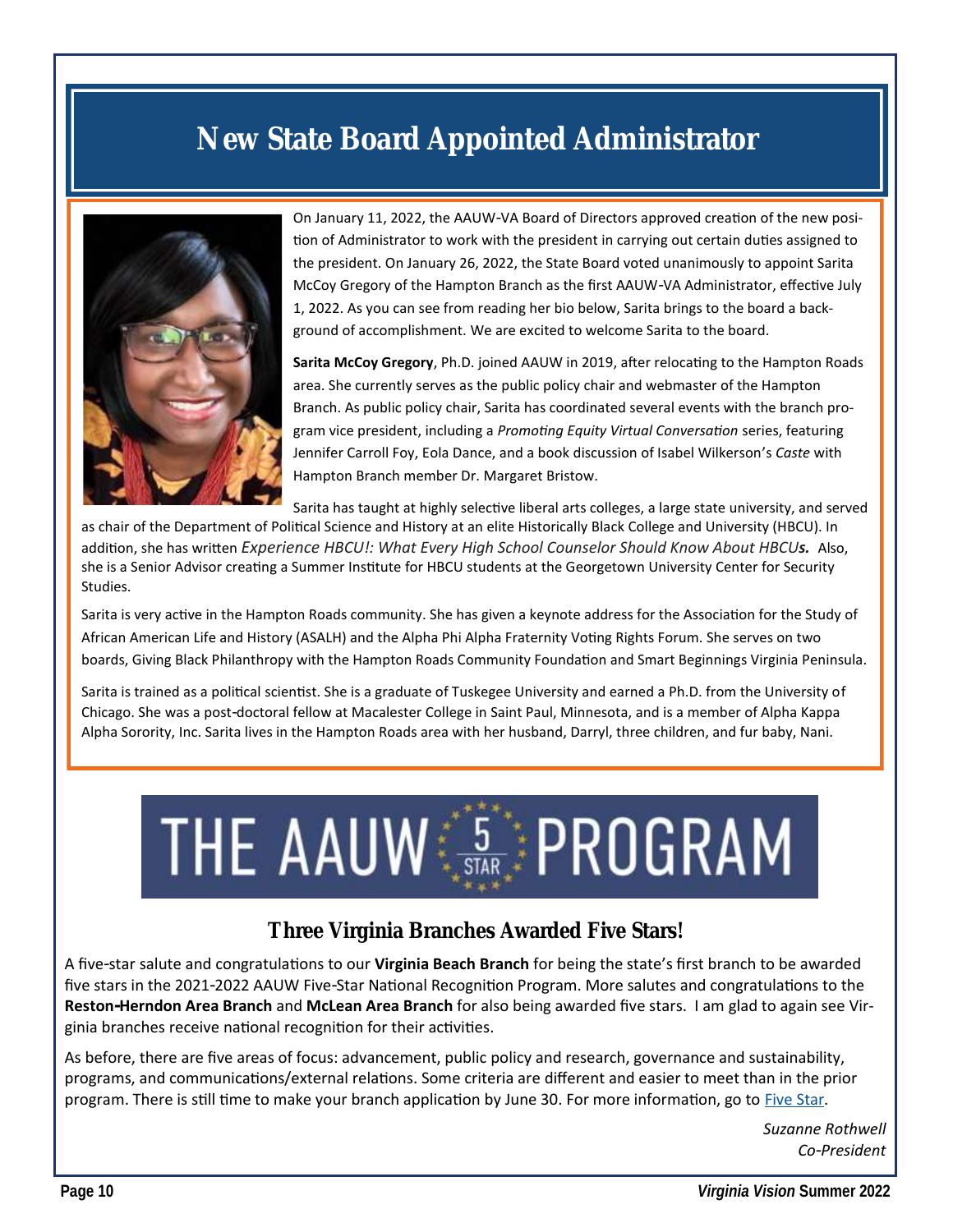## **What's in a Name?**



Shakespeare may have asked the question, but we now have an answer. Congratulations to Dr. Barbara Woodlee, AAUW of Virginia College/University Chair, and incoming Virginia Beach Branch co-president.

On April 25, 2022, Kennebec Valley Community College (KVCC), where Barbara served as president from 1984 to

2012, dedicated a building in her honor. Although the building was completed in 2015, it did not have a name until it became Woodlee Hall. The 15,000 square-foot building contains classrooms, a lecture hall, a science lab, and a food science lab. (SOURCE: 6Park.News/Maine, "Kennebec Valley College names building after the former president," February 16, 2022)

When announcing the naming of the building, Karen Nor-AAUW of Virginia recognizes how fortunate we are to mandin, KVCC Interim President, said, "On behalf of the KVCC community, it is an honor to name this beautiful building in honor of President Barbara Woodlee, recognizing more than 30 years of service to the university and the community. President Woodlee has led this university through many important phases, creating so many opportunities for the people of Maine. We have flourished under her leadership." The college's press release announcing the building naming also pointed out that "Woodlee has always embodied the KVCC values: integrity, teaching excellence, creating opportunities for selfactualization and lifelong learning, and a culture of citizenship, cooperation, and camaraderie." (SOURCE: 6park.News/Maine, "Kennebec Valley College names

building after the former president," February 16, 2022)

Following Barbara's tenure at KVCC, she went on to serve as the chief academic officer of the Maine Community College System (MCCS) until 2015. She was the first woman president within that system. In 2015, Barbara was inducted into the Maine Women's Hall of Fame. When nominating Barbara for the Hall of Fame, MCCS President John Fitzsimmons wrote, "For over three decades, Dr. Woodlee has worked to remove barriers to higher education for Maine people. Most of her students were women, many of them low-income, many of them single mothers, whom Barbara believed in and on whose behalf she worked tirelessly. By taking on these challenges, while raising four children, she has opened the door to other women to assume leadership positions." (SOURCE: MCCS Press Release, "Dr. Barbara Woodlee to be Inducted into the Maine Women's Hall of Fame," March 13, 2015)

have Barbara, with her extraordinary skills and experience, serving on the state board. On March 13, 2021, we presented her with a Recognition Award "…for her devotion of time and talents to expanding the relationship of AAUW of Virginia and its branches with colleges and universities throughout the Commonwealth. Barbara has furthered AAUW's mission of advancing equity for women and girls."

> *Leslie Tourigny Co-President*

## **Celebrating 50 Years of Title IX**

With 37 words, Congress changed the face of education. Title IX of the Education Amendments of 1972 states: "*No person in the United States shall, on the basis of sex, be excluded from participation in, be denied the benefits of, or be subjected to discrimination under any education program or activity receiving Federal financial assistance."*

**You're invited to mark this auspicious occasion with AAUW.** 

**Participate in AAUW's Title IX 50th Anniversary Virtual Celebration on June 23, 4:30 p.m. [REGISTER HERE.](https://us02web.zoom.us/webinar/register/WN_plHsRyu4RrSeaYPkItm3Sw)**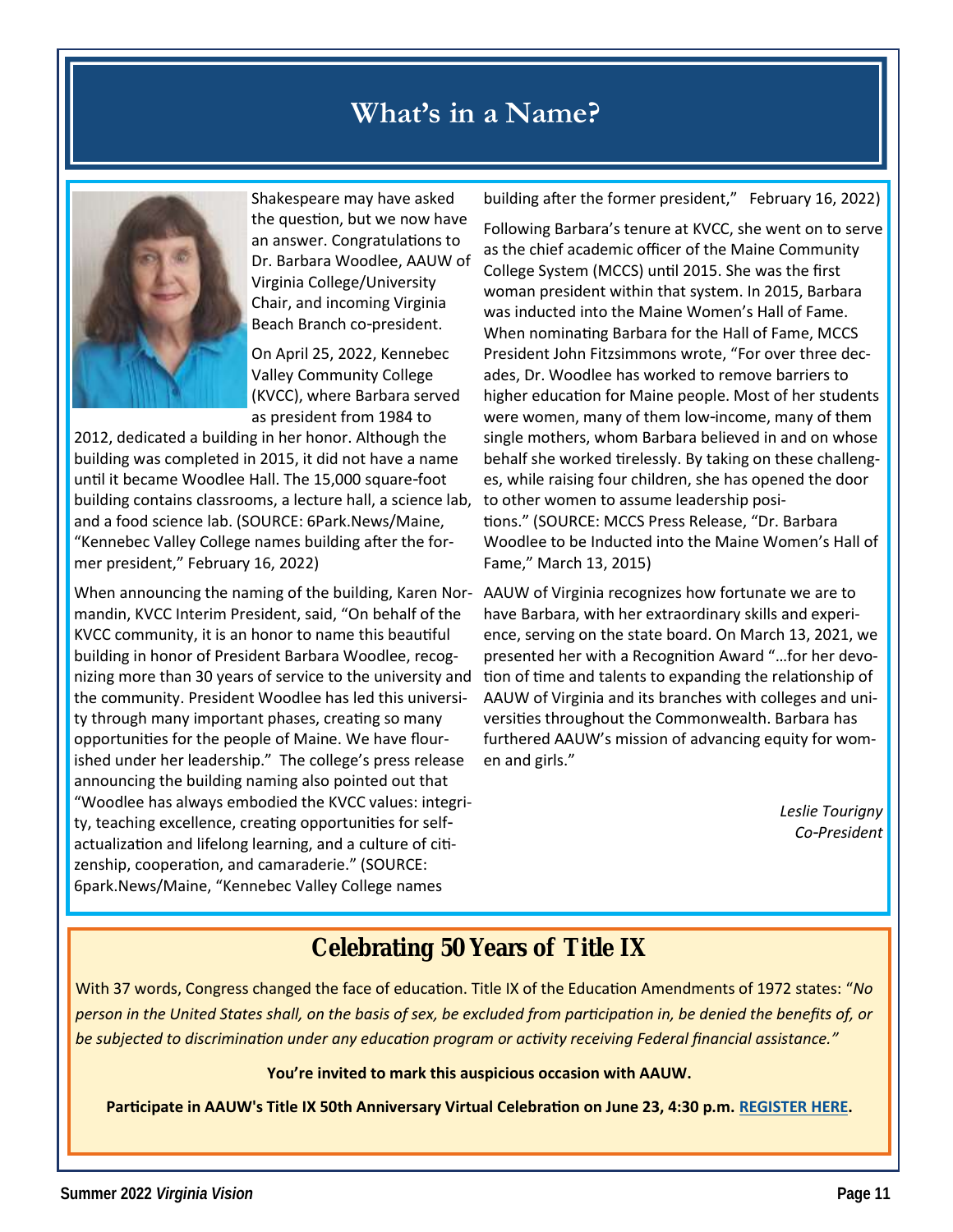**Alexandria Branch** has had a busy spring. The branch's incorporation was finalized by the hard work of **Sylvia Linke**. The branch had an exciting authors' forum in February with **Lane Stone, Solveig Eggerz, Catherine Hughes, and Dorothy Spruzen** speaking about their work and their unique styles. In March, **Audrey Davis**, Alexandria Black History Museum Director, talked about the history of African American women in Alexandria. **Danielle Beach** attended the Women Helping Women forum at Northern Virginia Community College in April. The branch and the **Mt. Vernon Branch** held the School to Prison Pipeline Forum. Arlington Commonwealth Attorney **Parisa Dehghani and Dr. Kevin Gilbert**, Howard County Superintendent of Diversity, Equity, and Inclusion, were the expert guest speakers. AARP's 2022 recipient of the Virginia President's Award for Community Service, **Suba Satyanarayan**, spoke about the six pillars of brain health and how to avoid strokes and other diseases.

*Diana Schrier*

The **Arlington Branch** evaluated and found eight winners in the Arlington 2022 Science Fair for middle and high school participants who conducted studies and research to answer questions within their own lives. A high school junior brought pulmonary infections to the judge's attention; another explained the different responses horses give to varied violin music; a soccer player shared health implications if the soccer field uses a certain artificial turf; and a worm was identified that makes the best composting soil; plus, several other personal theories were analyzed, opening the doors to further investigations. These secondary students were exceptional in their integration of STEM subjects and their theories. Furthermore, a student is working with the Rosie Riveters program and incorporated much of what she had learned teaching in that program. Finally, an Arlington high school graduate with a strong belief in STEM became an astronomer and is currently teaching physics at the U.S. Naval Academy. Some students are recipients of AAUW's scholarships for higher learning in STEM education.

The branch's last program of the year will be in-person to celebrate branch scholarship awardees and Educator of the Year. Members are proud that by joining AAUW, they work to belong to a community that works to break through educational and economic barriers so that all women and girls have a fair chance.

> *Terry Bratt/Karen Darner Co-Presidents*

The **Fairfax City Branch** is looking forward to finally getting together in person in June! The last time members met in person was in July 2021. The evening book club thrived throughout the pandemic and is continuing to meet via Zoom.

The branch appreciates Zoom invitations from other branches! There are so many interesting programs presented by AAUW's branches that the branch members have not felt a huge need to set up a program by themselves. The branch appreciates the **McLean Area Branch's**  invitation to co-sponsor its fantastic program about the Rosenwald Schools for educating African American students during segregation. The Fairfax Rosenwald School was located near where George Mason University now stands.

> *Dianne Blais/Dottie Joslin Co-President/Treasurer*

*Co-President* The **Hampton Branch** experienced a wonderful year thanks to member support and the planning of Program VP **Carolyn Stewart**. In March, there was a book discussion on "The Three Mothers" by Anna Malaika Tubbs. **Dr. Tonya Brown** led the discussion about the lives of the mothers of civil rights leaders Martin Luther King, Jr., Malcolm X, and James Baldwin. Four members attended the conference in Harrisonburg: **Carolyn Stewart, Laura Greenfield, Dr. Sarita Gregory, and Joan Jenkins,** whose niece **Kimberly Jenkins Robinson** was the keynote speaker. Branch members also attended the virtual business meeting. The branch held a June business meeting to discuss past programs and to receive ideas for the coming season. At the end of June, members will come together for lunch and fellowship.

> The branch congratulates **Dr. Sarita Gregory** for her position on the AAUW state board. Congratulations to the Hampton Branch for being recognized for its 100% membership retention for 2021-2022.

> > *Joan Jenkins President*

The **McLean Area Branch** voted to establish two DEI co-chairs who would sit on the branch board. The DEI Committee started two Student Inclusion Recognition Awards for local high school students, recognizing their work related to DEI efforts in their respective schools. The branch also started a new scholarship in a historically Black women's liberal arts college. The branch board and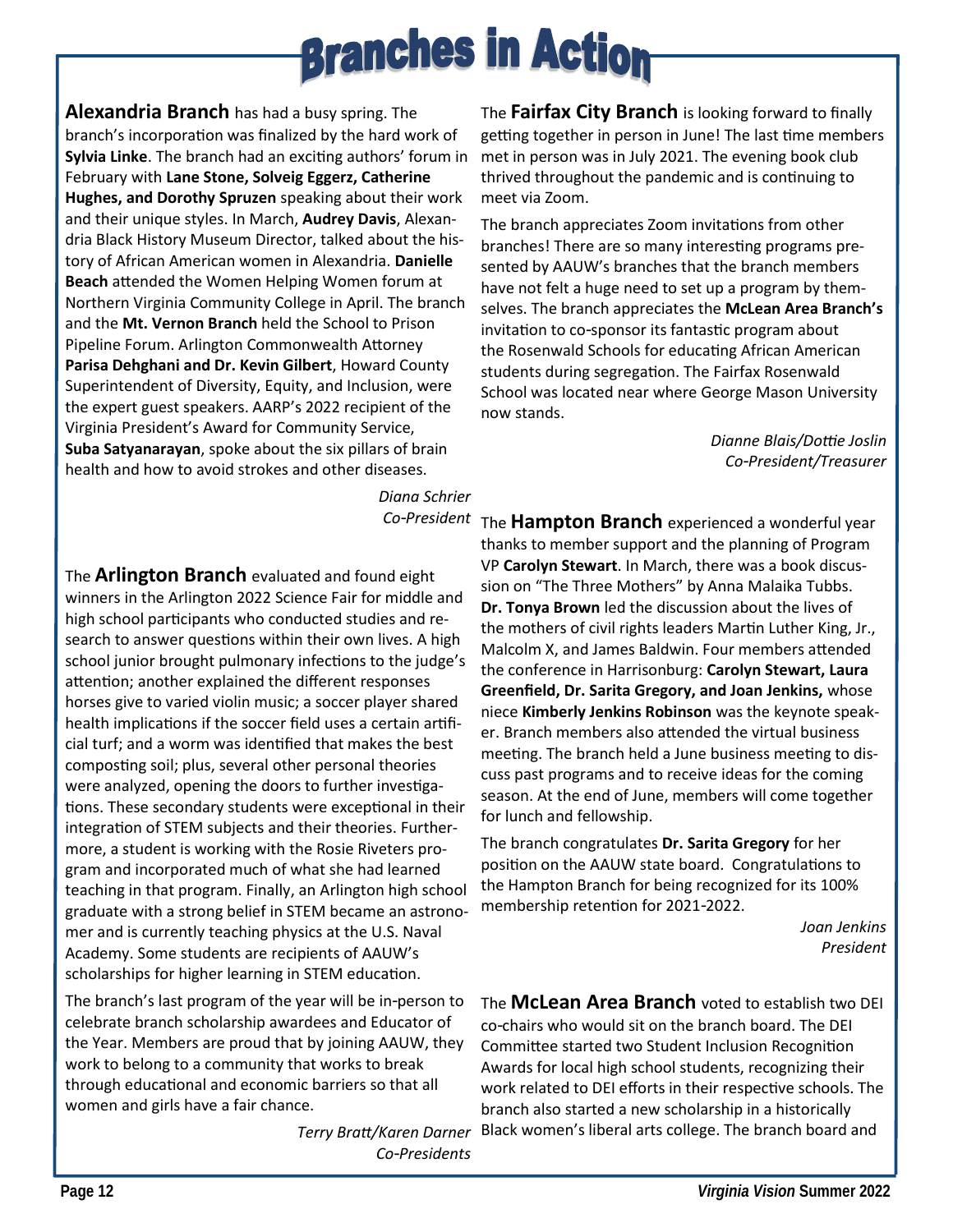its leadership are working to reorganize and establish a revised Succession Plan and Strategic Plan for posterity and to bring its mission and goals more aligned with the national mission. The leadership also worked and acquired national recognition with the Five-Star Program. The branch will start an orientation package for the new leadership roles in July. Programs and committees are planning to incorporate DEI-related subjects for next year. *Naz Basit/Sue Christie*

*Co-Presidents*

It's been an interesting year using Zoom for **Norfolk** 

**Branch** meetings, getting to know new members, and being proud to receive a Certificate of Recognition for Membership Retention during this unusual year! The branch enjoyed having members of other branches join Norfolk's excellent programs. **Dr. Teresa Kissel**, who was awarded a national AAUW grant, part of which came from the branch's own Mary Thrasher American Fellowship Fund, spoke about her current research project, and **Dr. Marie Felts**, Assistant Vice President of Continuing Education, also from Old Dominion University, gave valuable information about programs that residents of surrounding communities could also use.

The book group has been very active and planned its last meeting about the books read and plans to continue meeting through the summer. It's been a very successful year and made members closer through the Zoom programs!

> *Wilma Robinson President*

The **Reston-Herndon Area Branch's** focus is branch member engagement and programming aligned with AAUW priorities.

In support of this effort, the book group and Great Decisions are active, and monthly programs included:

- **Delegates Mark Keam and Ken Plum** previewing the upcoming legislative session
- **Helen Cole** from the Fairfax County Commission for Women (CFW).
- **Irene Shin**, the newest state delegate

To maintain member connections, the branch holds inperson coffees. Members are thrilled that the annual meeting will be in person at an outdoor venue.

Through a survey, the branch gained insight into member priorities for the 2022-23 program year; plans are based upon this important feedback.

Collaborating with local high schools, the branch initiated a student inclusion essay contest, based on the Springfield-Annandale Branch's inclusion award. Members will be evaluating the success of this program.

The branch has once again achieved Five-Star recognition. This effective program has resulted in the branch being more fully aligned with AAUW's priorities.

> *Cyndi Shanahan Co-Administrator*

As the **Roanoke Valley Branch** prepares for its 100<sup>th</sup> anniversary, members have been looking at the branch's early history. The branch will be re-evaluating its book sale as the lease on the space at Tanglewood Mall has been terminated as of June. Here is some interesting information from the branch history about money raising.

"Money raising has been a minor concern and most schemes have been related to other activities, social or cultural. A musical tea in 1925 brought in over \$100. (The Society Page of the daily paper carried the names of all those who attended.) In February 1927, a card party netted \$140. In 1929, and again in 1931, the Lynchburg Little Theater Players were sponsored in collaboration with the Randolph-Macon Women's College Alumnae. Other sources of income were art exhibits, public forums, plays, and sales of cookbooks, stationery, mats, playing cards, toothbrushes, and Indian scarves; and, since 1960, used books. The 1977 used book sale grossed \$767. Some of the receipts, notably those of the used book sale, have been earmarked for Fellowship." ("AAUW Roanoke Branch 1923-1977" by **Anna Louise Haley**.)

Since the last issue of the *Vision*, the diversity group has been active in discussing Native American and Asian American issues. **Dr. Stella Xu**, professor at Roanoke College, spoke to the branch on "Thoughts on the Asian American Experience." The epicurean group is back from a lunch break; the book group is reading a variety of interesting books. The April book sale was a success providing money for scholarships. Finally, branch members are mourning the loss of **Gail Burruss**, past president, membership vice president, and extraordinary positive presence in the Roanoke Valley. The branch is giving a college scholarship in her name to a Roanoke Valley high school student along with the seven other scholarships the branch awards.

> *Cacky Wright President*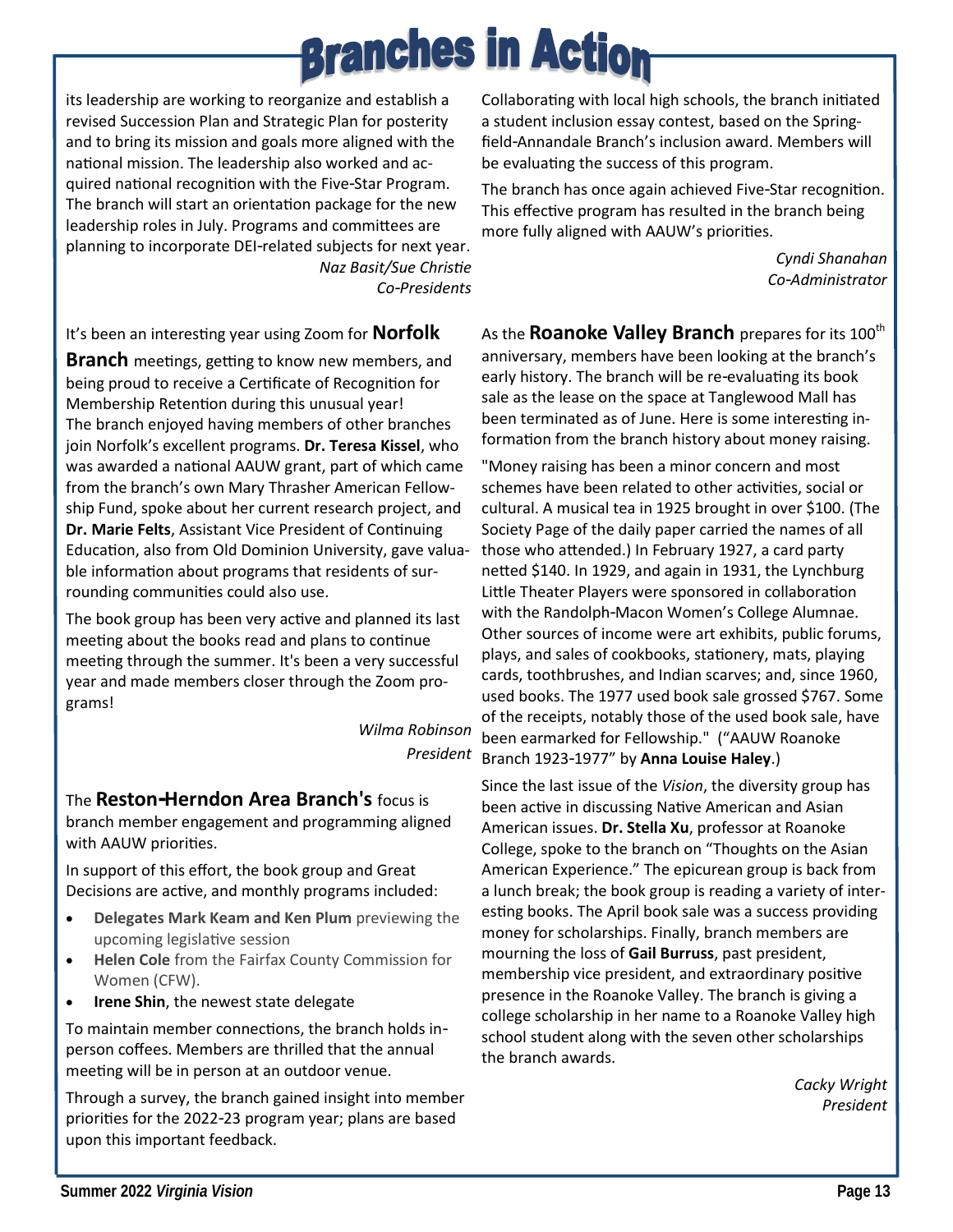**Smith Mountain Branch's** Scholarship Committee has worked diligently to select two women from the tricounty area to continue their post-secondary education. The winners joined members at the May luncheon meeting. Special thanks to AAUW's Site Resources for assistance in providing an aauw.net email account linked to the branch website where the committee now sends and receives materials electronically in a professional environment, uploading materials to Google Drive to share and process.

The branch's Women's History Month project reading and donating "Molly, by Golly!" to every elementary school in Franklin, Bedford, and Pittsylvania counties is complete. Due to covid protocols and catch-up lesson plans, books were mailed and not personally read and delivered. A mini fundraiser selling used books and puzzles at the March branch potluck lunch and meeting added area libraries to the distribution list.

The international studies group concluded the study of Canada in May and moved on to Estonia in July. Reading biographies this year, the classics reading group will visit the Booker T. Washington Monument in June to discuss "Up from Slavery."

Smith Mountain Branch continues to grow – now 70 members strong, leading Virginia branches with 17 new members between February 2021 and February 2022!

> *Ann Johnson/Margee Kauffman Newsletter Co-Chairs*

In February the **Southwest District** meeting introduced Lane Stone, nominee for the AAUW Virginia presidency. Lane shared about her life and AAUW experiences with the membership. Each Southwest branch president discussed her branch's programs and accomplishments for the year.

This spring the Southwest branches enjoyed attending the state conference in Harrisonburg. Members from Roanoke Valley, Smith Mountain, and Wytheville attended. Smith Mountain Branch had nine members attending, which was the best attendance across the state.

Roanoke Valley Branch enjoyed a March program with author **Sharyn McCrumb**. It was well attended, and we all enjoyed lunch together afterward.

Smith Mountain Branch presented scholarships at its endof-the-year luncheon in May.

Wytheville Branch conducted a successful STEM event for middle school girls in April with excellent evaluations from the students. It was the sixth annual event coordinated

with the Wytheville Community College. In May, a lovely international dinner was held with an excellent travel review of Antarctica and Buenos Aires presented by **Carolyn Dankowski** and her husband **Bill Marshall**.

Lynchburg Branch met with City Councilman, **Beau Wright**, in April and enjoyed a picnic lunch in May to introduce its scholarship recipients.

> *Anita Aymer Southwest District Representative*

#### On April 28, 2022, the **Springfield-Annandale**

**Branch** held its annual Inclusion Awards meeting. Juniors from area high schools were invited to submit essays on inclusion and how it has impacted their lives. Three worthy young ladies (pictured below) received scholarship checks to help pay for their college applications. Each winner read her essay and a short reception was held following the presentations. Kudos go to our Inclusion Committee members: **Judy Baldwin, Ann Sauberman, Irene McGhee, Helen Cassidy, and Moussaret Sheikh** for their hard work. The annual Spring Fling Luncheon and Silent Auction was



held at the Springfield Golf and Country Club on May 17 and featured **Coline Jenkins**, the great-greatgranddaughter of **Elizabeth Cady Stanton**, as the speaker. The final meeting of the year will be a boxed lunch picnic at Occoquan Regional Park where new members will be welcomed and officers for 2022-23 installed.

> *Cathleen Boivin Co-President*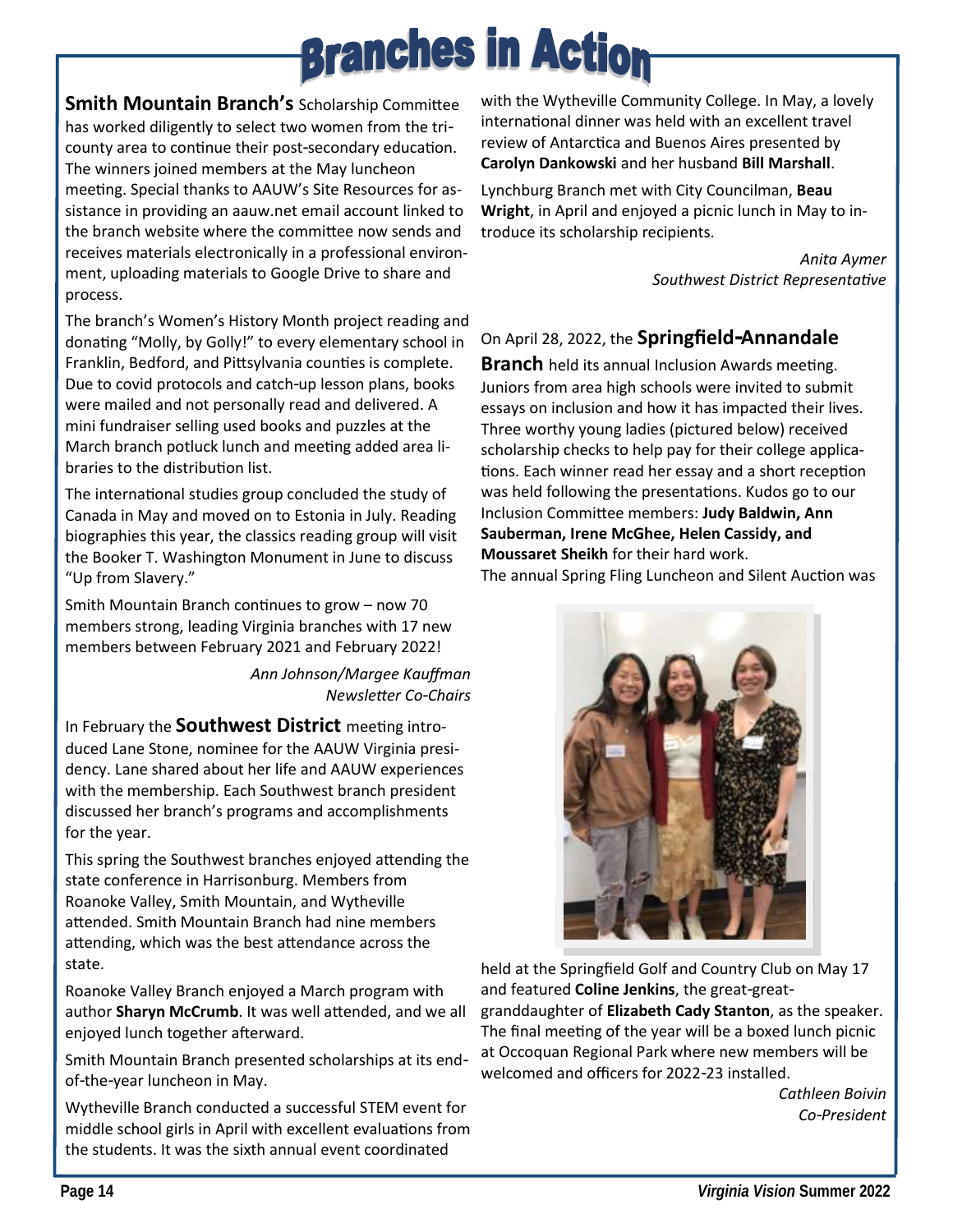Resilient members lived up to their sobriquet once again as severe storms threatened the **Vienna Area** 

**Branch's** year-end picnic. Program VPs **Aimee Martin and Connie Dillman** activated Plan B and the picnic was moved to Connie's home. The 2022-24 officers were installed and presented to the branch the recognition from AAUW-VA for the highest member retention rate in the Commonwealth!



Vienna Area Branch Co-VPs for Membership **Gail Rosner** and **Jean Feeney** display the AAUW-VA recognition for membership retention.

The branch was honored by that distinction and give credit to the work of Membership Co-VPs Gail **Rosner and Jean Feeney**. Credit also goes to **Aimee and Connie**, who kept members engaged with outstanding programs throughout the year, whether in-person or via Zoom.



Ambassador **Cynthia Akuetteh** speaks with an audience member after the branch's April program.

The April program featured retired **Ambassador Cynthia Akuetteh** speaking about promoting religious freedom worldwide. She spoke of her experience as a woman of color in the U.S. State Department, which was of particular interest to the young women in the audience. They had learned of the program through branch publicity and attended the session at the local library.

The branch is proud to have introduced them to AAUW through this event!

> *Laurie Cole President*

#### What a year it has been for the **Virginia Beach**

**Branch**! Even with the pandemic keeping members on Zoom throughout the year, the branch sustained itself and was again awarded Five Stars. This spring, the branch had programs about the beauty of diversity led by the chief diversity officer at Sentara Health Care, personal wellness strategies from the co-president of the Baltimore Branch of AAUW (who is the wellness coordinator for Baltimore City Schools), and the local efforts to help the homeless by the coordinator for the City of Virginia Beach Department of Housing and Neighborhood Preservation. Members also kept up with the Movie Sisters program, bringing movies with either strong women subjects or written, produced, or directed by women to the membership. The branch was able to resume its annual outing to the Virginia Beach Little Theater, although unable to do the usual post-play social due to covid restrictions. Members enjoyed the May end-of-the-year banquet. Although the branch did well during the year, members hope to get back together next year. We miss each other's company.

> *Sally Daniel President*

The **Winchester Branch** had a strong presence at the Zoom meeting of the Northwest District in January to hear **Darlene Baugh** of the Harrisonburg Branch share her experiences as a Department of Justice certified auditor conducting audits under the Prison Rape Elimination Act. In February, members heard via Zoom the Director of the Museum of the Shenandoah Valley speak about its programs. March had members sponsoring an in-person fundraiser — "The Radium Girls" performance at the community theater.

In April, the branch teamed up with the Northern Shenandoah Valley Archaeological Society to hear about its work in the area. The branch's most outstanding gathering was the annual Woman of the Year program, which had been postponed twice during the covid years. AAUW has provided leadership for this event to lift women who lead in the community since 2008. The branch will close the year with an in-person annual meeting.

*Mary Froehlich Co-President*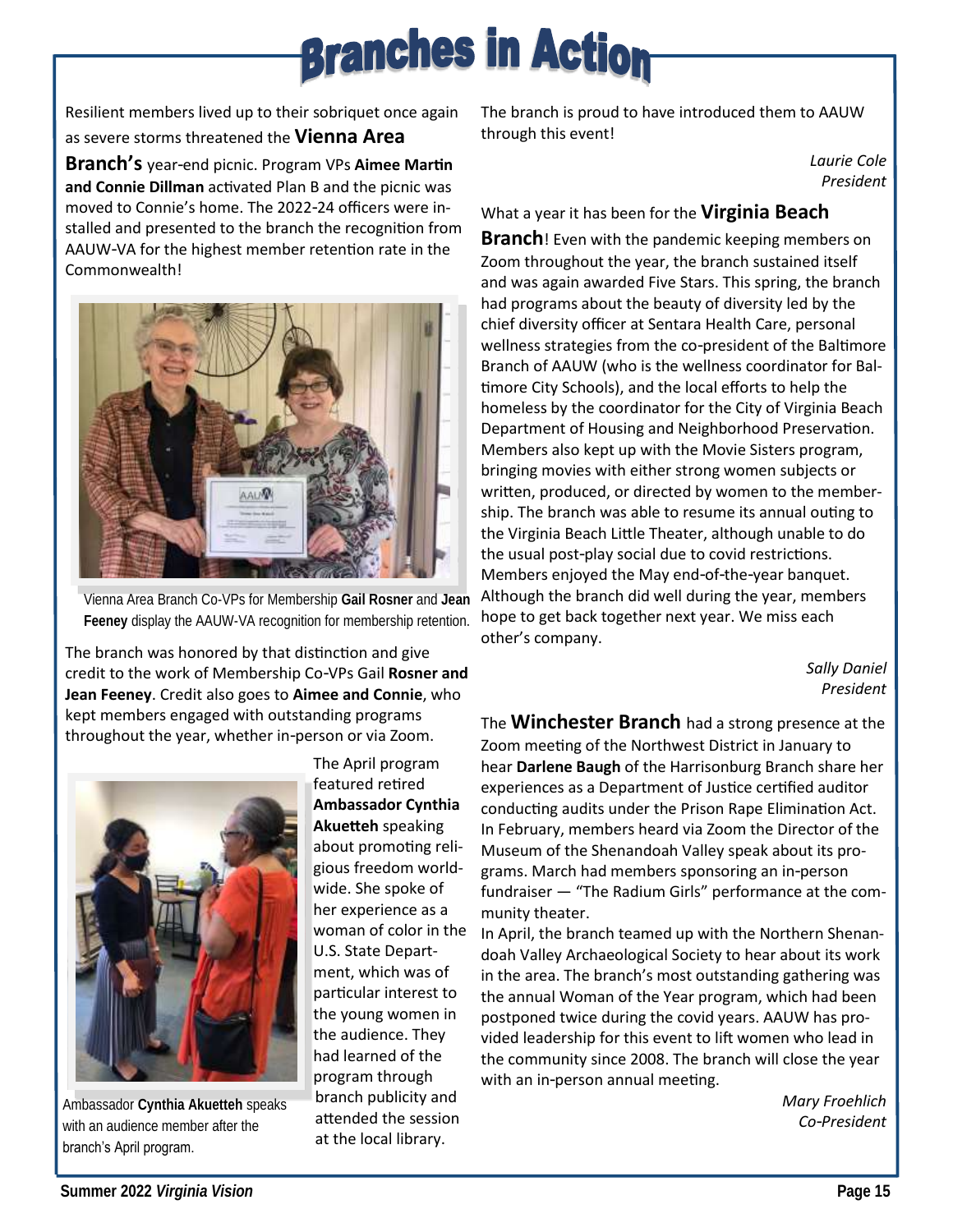The **Woodbridge Branch** endeavors to maintain its status as a Five-Star Branch. Projects, programs, and newsletters champion equity and inclusion, STEAM role models and empowerment, and having an advocacy role in the community. In March, the team fulfilled its legacy of supporting middle school females' outstanding regional science fair projects while keeping connected with previous winners as they graduate and pursue STEM, the arts, and medical field careers. On May 25, the virtual program included the winner of the scholarship established for a member's daughters. The two sisters were 2018 awardees in the branch's science fair outreach and went on to win first place with the American Institute of Aeronautics & Astronautics. They are now off to college in the fall in STEM careers. The branch's class of GREAT Math Minds from the AAUW Community Action grant project graduated!



**Monica Nichols**, branch member & CEO of Pink Space Theory, and **Susan Bardenhagen**, VP Programs/ Membership, presenting awards on May 3, 2022.

*Susan Bardenhagen VP Programs/Membership*



## **In Memory of Mary Kate Black**

AAUW-VA expresses sadness upon the death of former state board member **Mary Kate Black. Mary Kate** passed away on February 23, 2022, at the age of 85 in Vienna, VA. Born in Roanoke, VA, **Mary Kate** served two terms on the state board as vice president for membership from 2008 to 2011. **Mary Kate** helped to start three new branches, which were recognized at an AAUW-VA state conference. **Mary Kate** wrote

the following in the spring 2009 issue of the *Vision:* "It is important that we keep the energy going for recruiting new members and retaining old members. Everyone is concerned about spending money these days, so we have to work harder to share the value of AAUW membership in our communities."

**Mary Kate** formed a group of Vienna Area Branch members to volunteer to help organize the AAUW archives with the AAUW Archives Corps. She was proactive in Vienna Area Branch book groups, twice an AAUW Funds Named Honoree, served as membership co-vice president, and started the branch's Great Decisions group.

**Mary Kate** was a generous host of branch activities in her beautiful home, always insisting that only her elegant plates and crystal glasses be used. **Mary Kate** earned bachelor's and master's degrees in history from George Mason University, producing a master's thesis on the History of Meadowlark Botanical Gardens, which was sold for many years at Meadowlark. I shall miss my dear friend's forceful and acute views on current events.

> *Suzanne Rothwell Co-President*